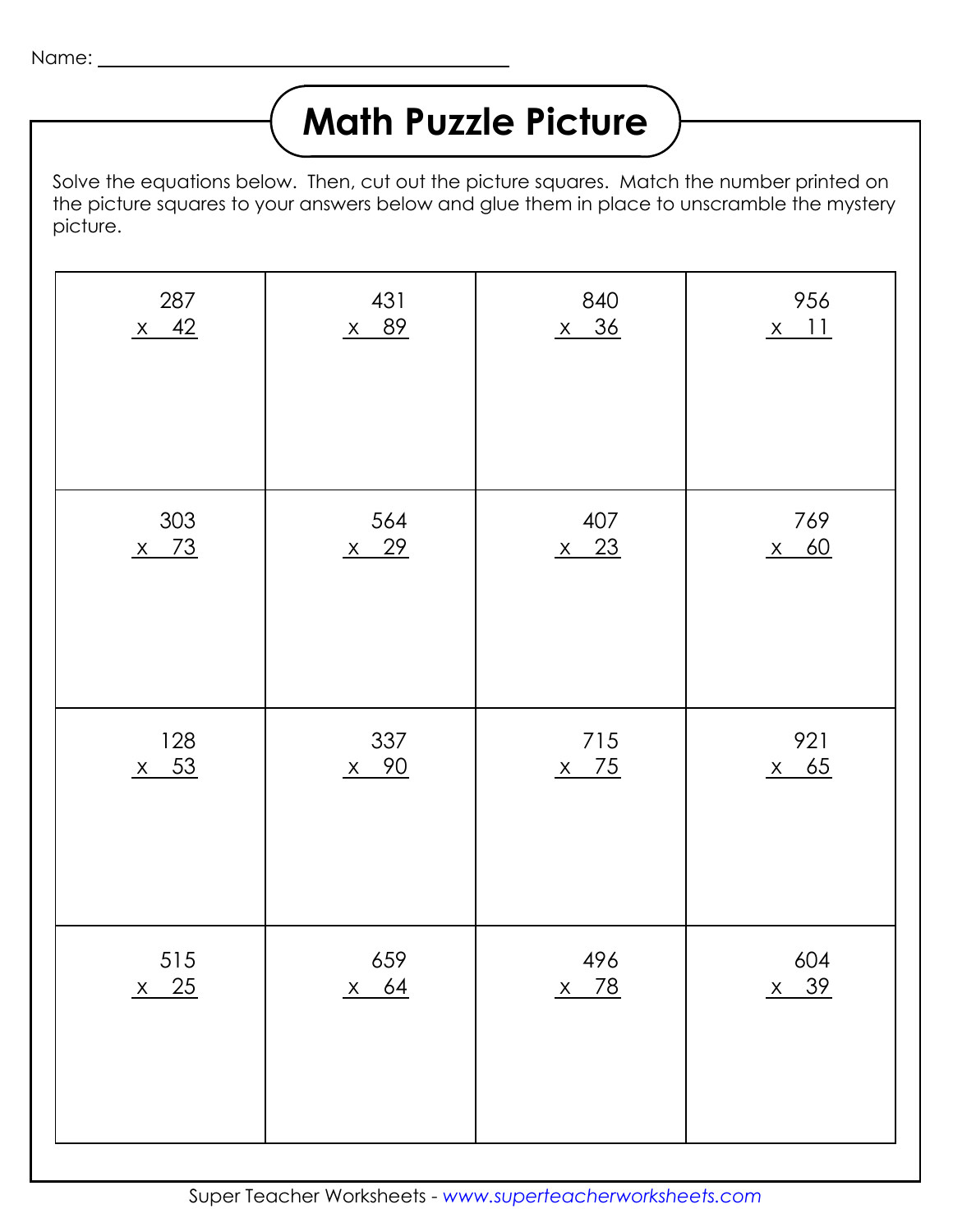## **Math Puzzle Picture**

Solve the equations. Then, cut out the picture squares. Match the number printed on the picture squares to your answers below and glue them in place to unscramble the mystery picture. Color your picture.